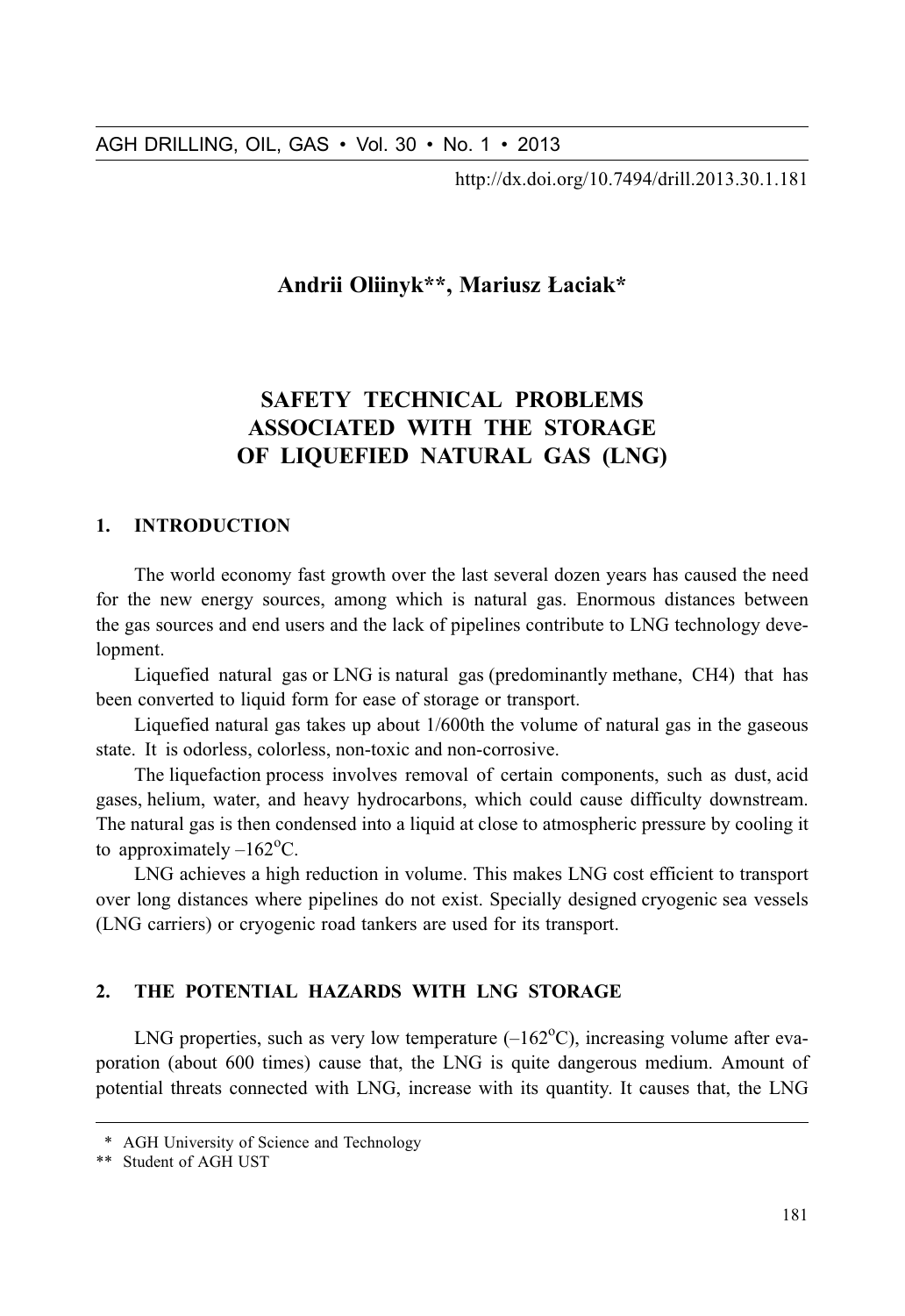magazines are the biggest potential threat for humans and environment due to accumulation of large amounts of LNG on a small area.

# **Explosion**

Explosion is a process, of fast uncontrolled transition from one state to another, connected with emission substantial amounts of energy as a mechanical work.

In LNG case it could be connected with rapid change of its chemical properties, ignition or uncontrolled release of its portion. Cause of such a release of liquid could be storage tank leak. LNG is stored in tanks under atmospheric pressure, so even in case of small leakage there isn't large hazard of immediate formation explosive,  $gas - air$  mixture.

Ignition and explosion of gas – air mixture, formed due to LNG leakage, could occur when concentration of natural gas in cloud volume would be in  $5-15\%$  range. This range is called explosion limits, lower and upper. Explosion limits are influenced by many factors such as: pressure and temperature, energy of ignition source, share of inert or active ingredients etc.

Temperature of self – ignition is also important. It is the lowest temperature, which cause self-spreading of flames. Temperature higher than self – ignition temperature could cause ignition even after short exposition. Very high temperatures and concentration of gas in explosion limits could cause immediate ignition. Lower explosion limit is influenced by: gas dopants, some metals and conditions it occurs. In comparison with other liquid and gas fuels, LNG fumes (methane) have much higher self – ignition temperature.

## **Clouds of LNG fumes**

In case of leak LNG out of the tank over the leakage surface forms the cloud of the fumes. Released LNG cloud spreads just above terrain surface, when it encounters efficient ignition source on its route, it could cause explosion of cloud in unlimited space.

Concentration of natural gas in released LNG cloud, varies from 100% in the center of the cloud, to very low concentrations on its edges.

Physical size of, released LNG cloud, range depends on mass of the LNG, period of diffusion and atmospheric conditions. On the cloud edges, there could appear space, where concentration of natural gas would be between lower and upper explosion limit, which provides explosive atmosphere. After evaporation of whole LNG, gas concentration in the cloud would gradually reduce and after some time it will be under the lower explosion limit so there won't be explosion hazard.

In released LNG cloud, on the open space (no limits such as walls for example than walls decreases maximal explosion pressure and accelerate its drop), flammable gas burns slowly thereby generating low overpressure with values under 5 kPa. Higher overpressure values generated during LNG cloud explosion could occur in highly urbanized regions.

Fumes cloud ignites only if it encounters source of ignition in range of its explosion limits. Safety devices and operating procedures are intended to minimize probability of releasing another fume clouds, which could flow outside object area.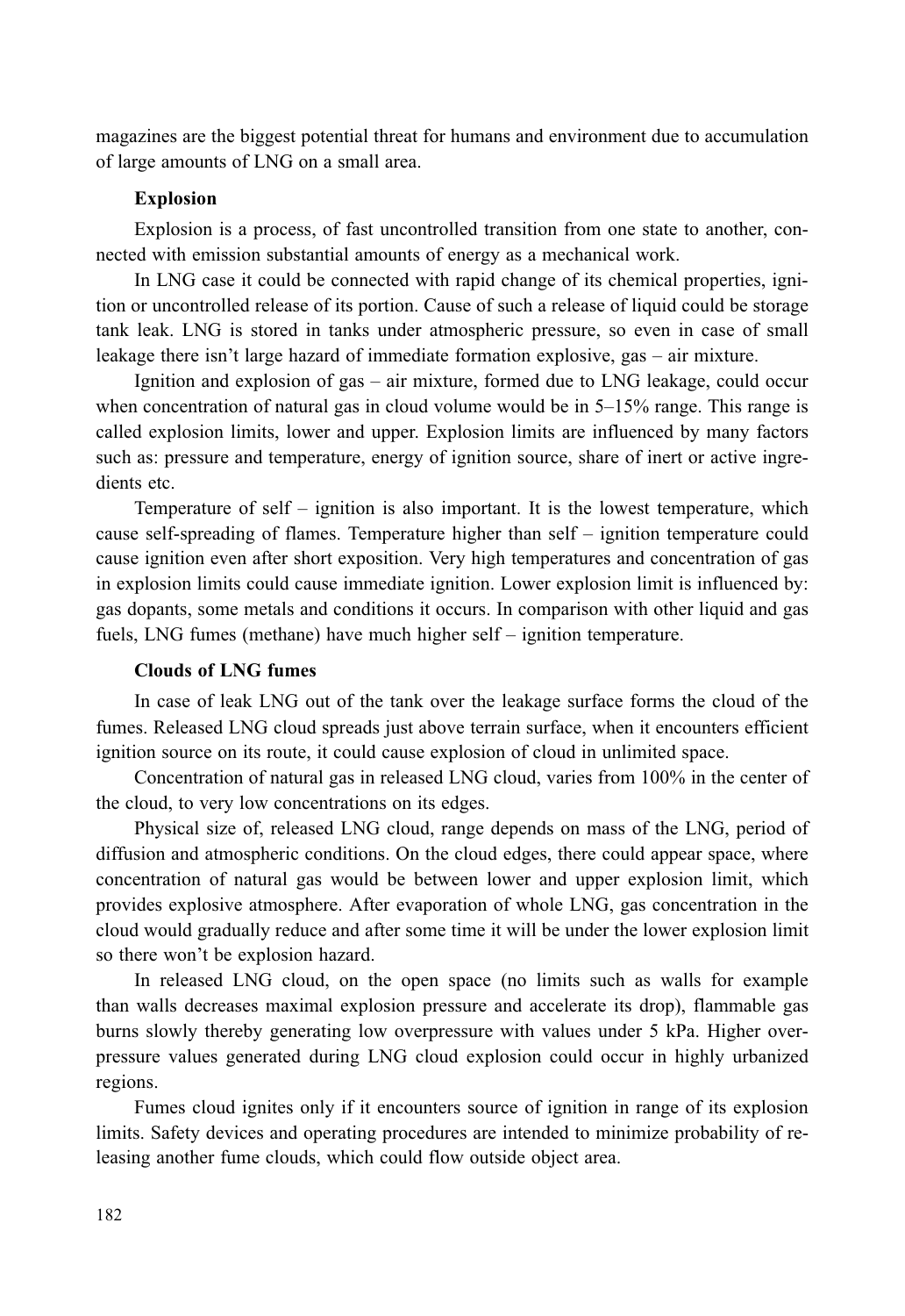### Low temperature

Low temperature of cryogenic liquids in comparison with environment temperature requires usage of special resources. In order of releasing LNG, in direct human contact with cryogenic liquid there could occur contact frostbite. Due to this fact each employee of the object, have to be equipped with appropriate protective clothing, gloves, masks and other requested safety measures preventing from frostbites. This threat is limited to object area and it doesn't affect nearby area.

# 'Rollover' effect

Beside pressure and temperature there is other factors stimulating instability of stored medium:

- Storage LNG for long periods, which may take place when stored LNG is used to cover seasonal shortages of gas,
- Various quality of stored LNG,
- Cyclic pumping in and out processes.
- High nitrogen content in stored LNG.

One of this factors or its combination could cause the phenomenon of delamination liquidized natural gas inside the tank – rollover. By this phenomenon we should understand very rapid evaporation of methane from LNG storage tank, caused by delamination of liquid and following rolling inside that tank. Risk of delamination cryogenic liquid occurs, when there are two separated layers with various densities in one tank (various densities are caused of differences in LNG composition).

Liquid in upper, lighter layer is heated as a result of heat supply from the outer environment, then it migrates up to the surface and its evaporates. Firstly light hydrocarbons evaporate. After prolonging heating changes of mixture composition causes vital density change. Upper layer becomes heavier and heavier. Liquid in lower layer, also heated moves nearby separation line. Because of hydrostatic pressure caused by upper layer it couldn't evaporate. It makes lower layer lighter and warmer. When both of the layers take similar densities they will mix rapidly. After lower – overheated layer gets to the surface, it causes very sudden and intense evaporation of large amount of methane. This phenomenon is called – rollover.

Main hazards connected with rollover is evaporation of large amounts of methane which may cause appearance of overpressure inside the magazine tank.

There are several ways of reducing probability of occurring the rollover. One of them is proper filling of the tanks. In case of transferring products which density is various from liquid inside the magazine tank it is recommended to put lighter LNG lower and heavier upper. Another important factor is reducing heat inflows during transfer LNG from methane tanker ships inside the storing tanks. Sometimes it is even recommended to proceed condensation of a liquid once again before inserting liquid into the tank. Another possible solution is continuous operation of recirculation pumps. In order to properly, early detection of liquid delamination and possible sudden evaporation, most of the tanks is equipped with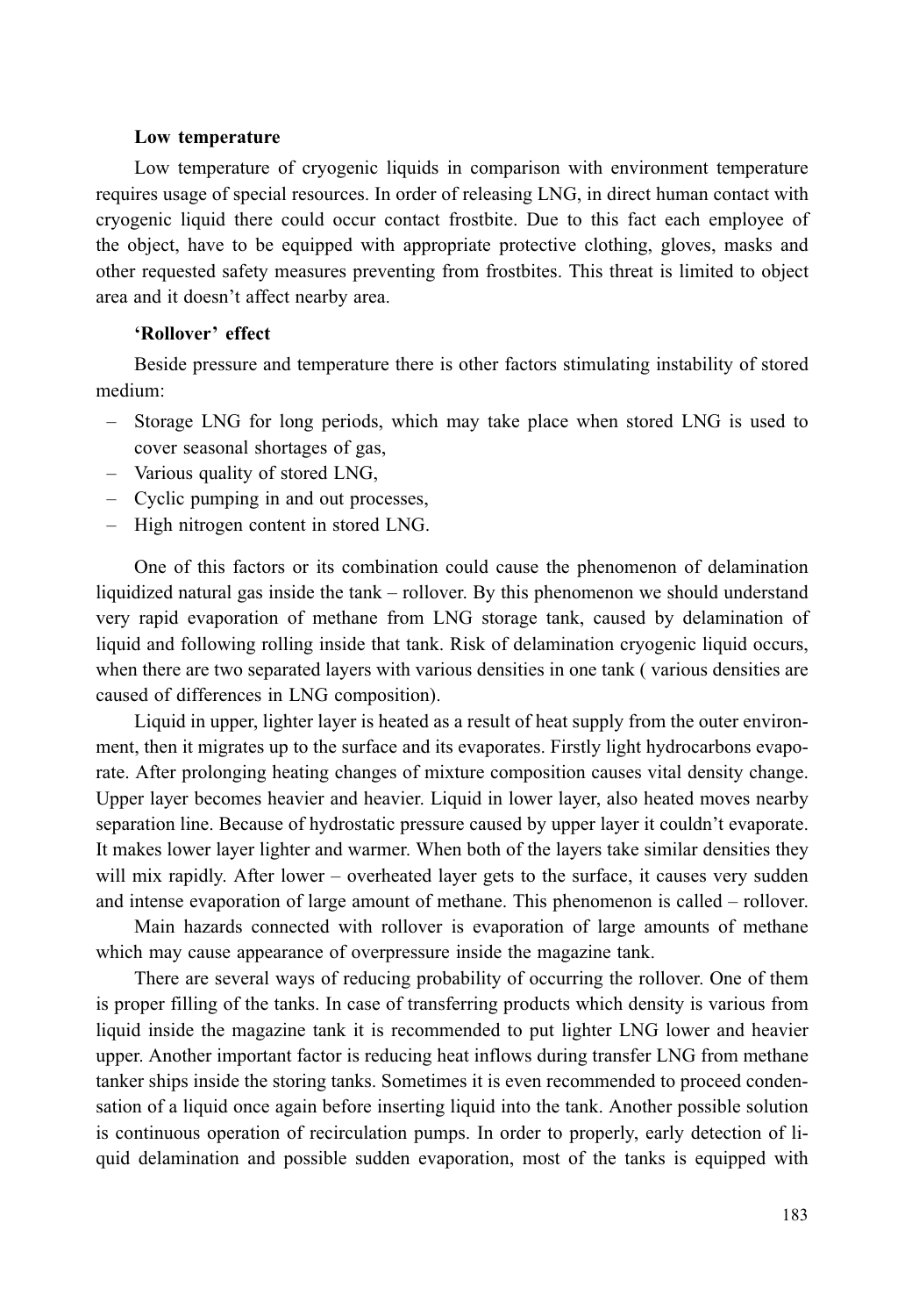precise sensors recording density and temperature of a liquid as a function of depth. Thanks to it we could quite accurate describe what's happening inside the tank and could react properly on any distress.

### **TECHNICAL SECURITY**  $\mathbf{3}$

The safety of the LNG storage facility is of particular importance due to the presence of the mentioned above potential hazards.

The safety underlies of multilevel security, creating four critical areas of safety integrated with standards of the branch and rules.

A primary containment. The first and the most important requirement of protection is to provide safe accumulating of LNG. It is achieved by using concrete materials for building gasholders and machines, also by performing correct and adequate technical project on each technological stage.

A secondary containment. This level of security ensures that in case of leakiness or spillage it will appear its isolation and security. On the land it can be as a form of dams or earthworks placed around liquid tanks to capture the product on account of spillage. The height of embankments, which goes with the installation building after 1980, exceeds in general 8 m.

In some installation, the outer embankment surrounds the adequate internal embankment containing the LNG. The external system has a density far in excess of the density of a proper embankment. With the solution, the necessity of building dams and earthworks is eliminating.

The security systems. The target of the third level of security is minimalization of the LNG spill frequency as well as mitigation the reasons of leak. On this stage of security, LNG operators use system of detecting, among other things, gases, the liquid vapors, fire, etc. able to quickly identify each danger and next remotely and automatically turn off or stop concrete technological process in order to minimize amount of leakiness and spillage  $of LNG$ 

The separation distances. The main rule of installation planning is removal the people from risky areas. The rules should require a localization of LNG installation in the safe distance from the neighborhood of industries, settlements, public places and the other areas of this type. All offices and technical faculties should be placed at enough distance from a storage tank. To direct service of installation, it is required to use automatic systems which allow for centrally control of the process and eliminate the necessity of constant fulfilling the service in hazardous places. The safe distances or excluded areas, chosen based on a data which determines levels of LNG vapor concentration.

The standards of branch, accordance with rules. The norms and orders are aimed at allowing officials in more effective opinion of safety and influence on surroundings of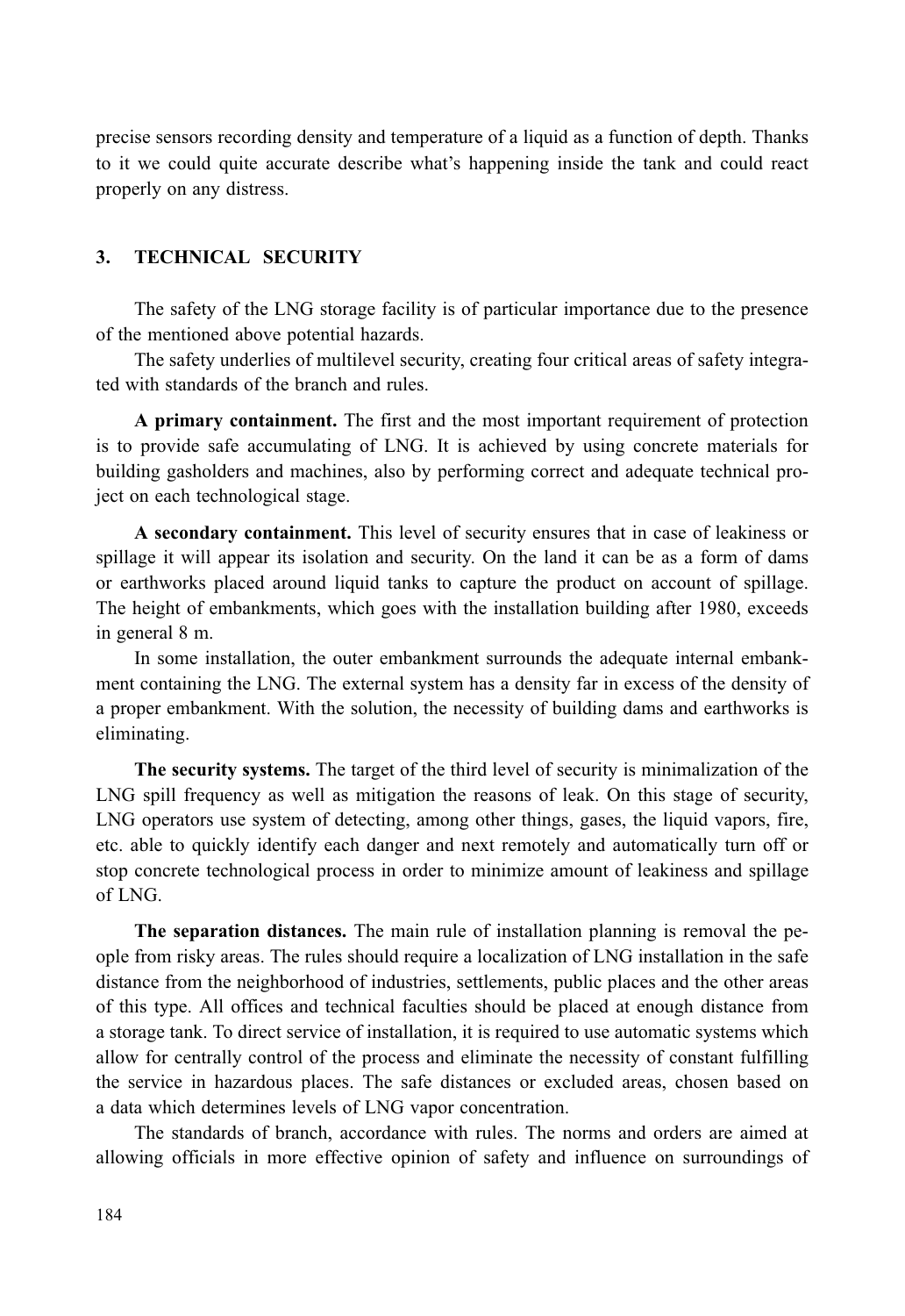installation as well as industry's action. A compatibility with rules should require clarity and responsibility in public domain. The security system will be never complete without adequate operation procedures and assurance that they are abided, and assurance of disposing sufficiently trained staff.

### THE CONSTRUCTION PROTECTION OF LNG STORAGE TANKS  $\overline{4}$ .

The LNG tank should fulfill below mentioned requirements:

- allow for safe storage of LNG depending on minimal pressure to calculate pressure,
- keep without negative results of cooling the tank and cycle filling and emptying the tank by liquid gas,
- provide proper isolation and tightness.

For the sake of very low temperature of at least medium storage, selection of the materials, which are then used to build the tank, has a large importance.

An internal tank of LNG, build of a special material that characterized of keeping suitable properties in very low temperatures. The outer tank is made of the coal steel or compressed concrete. The most important role plays an interior tank because being in connection with the LNG it has to move its weight in the temperature to the minus 162 Celsius keeping tightness and reliability in exploitation.

The austenitic steels, steel that consists of 9 percent of nickel, aluminum and invar, should be attached to the materials which are used for an internal tank. The steels with content of 9 percent of Ni are the most used materials for internal tanks. The membrane tanks are usually built of austenitic steel. A proper selection of materials and usage of suitable methods of their connection decide about safe and long lasting work of tanks. From the steel of internal tanks is required a resistance to fragility cracking in low temperatures and owing abilities of preventing cracks' spreading. The roofs of internal tanks are light, mostly construct of aluminum. The external tanks are made of the coal steel or compressed concrete in general.

A very important element of LNG tank construction is its thermal isolation. The used isolation materials ought to provide the smallest thermal conductivity, and according to it, low natural vaporization of condenses gas. The bottom of the tank is isolated with foamglass with thermal conductivity 0.042 W/m·K. The space between cylindrical part of inner and outer tanks is filled with perlite with thermal conductivity of 0.025 W/m·K which is filled through stub pipe in the roof of tank. Spraying of the inner tank wall with polyurethane with thermal conductivity of 0.032 W/m·K is often used. On the outer surface of the inner tank fiberglass mat is installed with thermal conductivity  $0.046$  W/m·K and a thickness of 250 mm. For insulation of the flat roof of the inner tank fiber glass with a thickness of 2000 mm is used.

Even the best-designed construction cannot meet the requirements if the equipment, materials and manufacturing techniques don't meet the quality requirements. That's why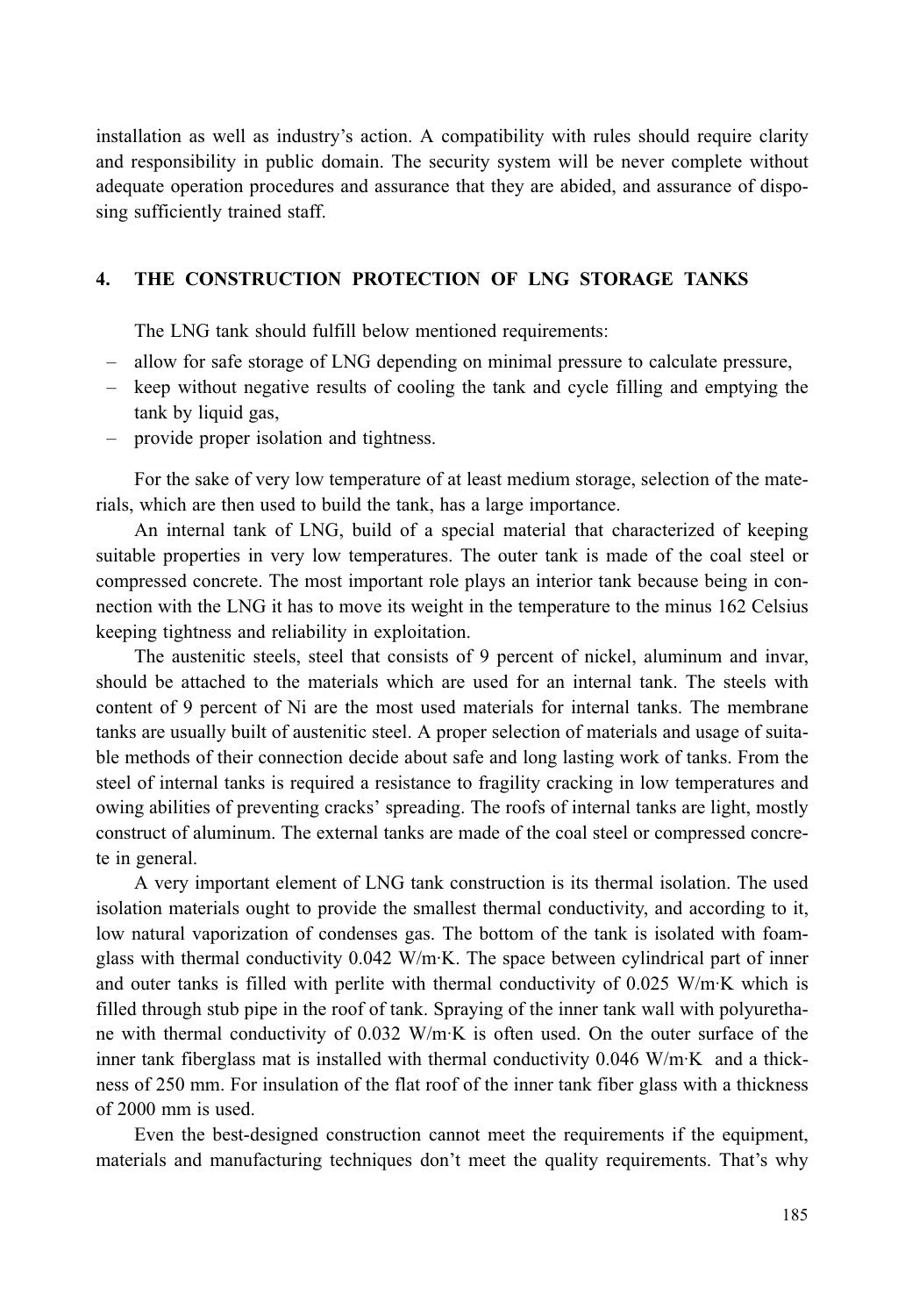before putting storage tank into operation a series of qualitative research must be carried out. Checking the welded joints of tanks is an important part of the quality system and includes various types of research and trials. Finished inner tank must be hydrostatically tested. Pressure and partial vacuum tests are conducted after installing pipelines and control and measuring systems.

Another factor that has a major impact on the safety of LNG storage in addition to the above-mentioned aspects is the design of the tank. The design of the tank resembles a thermos built on a slab foundation which must be properly insulated and heated.

Due to the construction of LNG storage tanks are divided into three main types:

- Single containment tank SCT consists of a suitable cryogenic metal inner container (economics currently favor 9% nickel steel) designed to hold the LNG, with a carbon steel outer tank designed to contain the natural gas vapors. A secondary means of LNG containment is generally provided, such as an engineered earthen dike.
- Double containment tank DCT is essentially a single containment tank surrounded by a close-in, reinforced open top concrete outer container designed to contain any spill or leak from the inner tank, but not to hold any vapor released during a spill.
- $-$  Full containment tank FCT, this type of tank is similar to the previous two, with the difference that the construction of the outer container housing and the roof is a cupola made of prestressed concrete.



Fig. 1. Types the construction of tanks [5]

The unique feature of single containment tank SCT is the fact that only the inner tank shall fulfill the condition of the low temperature toughness of the product during storage of LNG. Steel outer tank should hold and protect the cryogenic insulation and accomodate vapor gas, but not spilled LNG.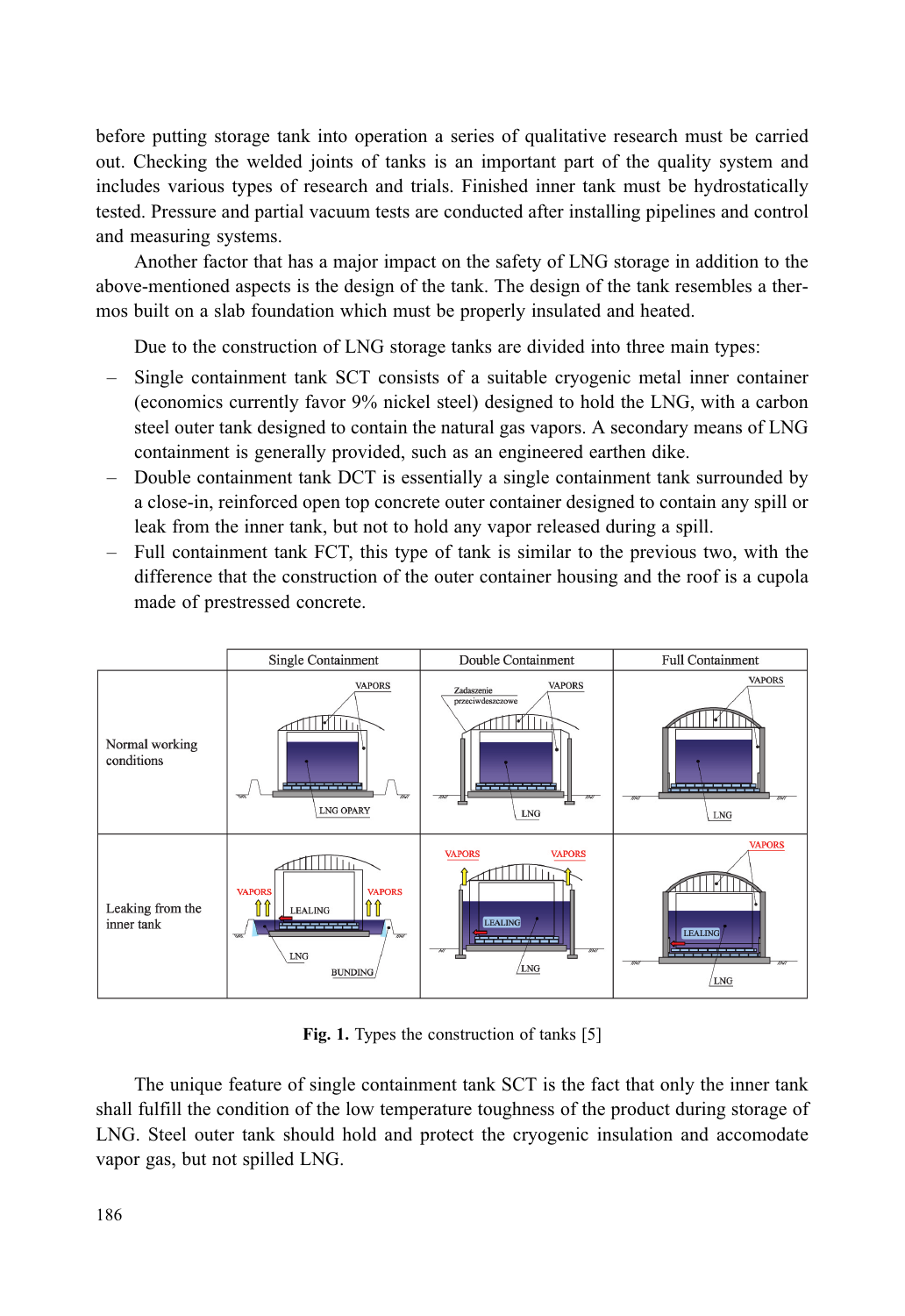Protection against spills from single containment tanks is based on building a special bunding. It is designed to prevent the spread of spilled fluid outside the defined area. In order to retain all the storage volume, the volume limited by the bund wall must be greater than the geometric volume of the tank. In the case of leakage of LNG vapor will escape into the atmosphere, which is the biggest drawback of this type of design solution.

The bottom and walls of the inner tank are constructed of steel with a 9% nickel content. This helps to prevent shrinkage. The bottom and walls of the outer tank are made of ordinary steel. The space between the walls is filled with perlite for better isolation. For the insulation of space between the bottom of the inner tank and the slab foundation, which lies under the bottom of the external tank, glass wool is usually used. To separate the bottom of the tank from glass wool insulation a special concrete is used. To reduce the load that acts on the slab foundation the inner tank wall is mounted on a specially prepared foundation ring.



Fig. 2. Single Containment tank [5]

The full containment tanks turn out to be the most effective solution. The full containment tank is designed so that both the inner and the outer tank are able to accommodate LNG spills. External tank is properly designed to accommodate the spilled LNG as well as controlled removal of the resultant vapor.

Construction of full containment tank is similar to the the construction of single containment tank, except that both the inner and the outer tank structure is made of steel with a 9% nickel content. Because the inner and the outer tank must ensure inaccessibility in the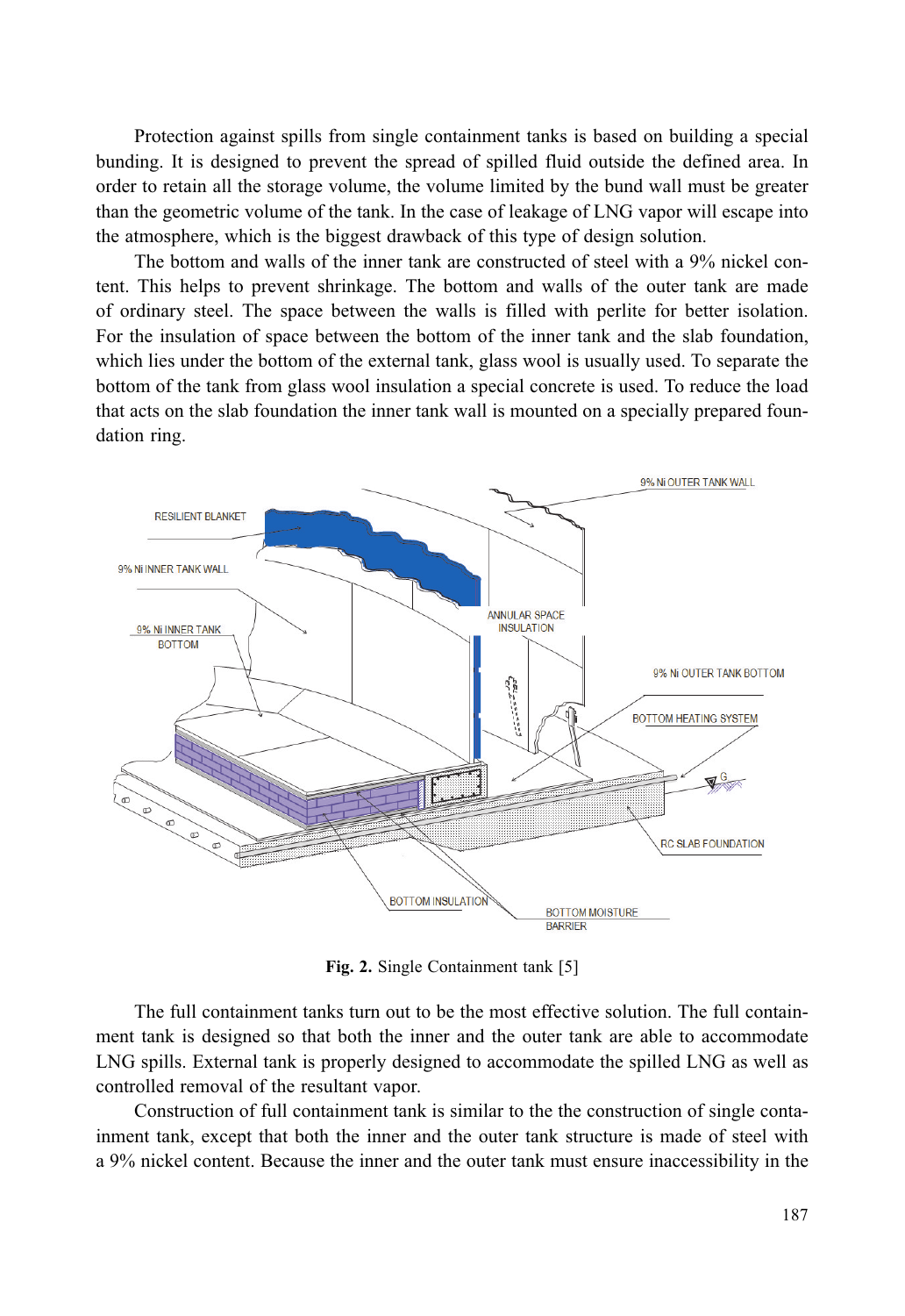storage of LNG, the outer tank wall is supported by lateral surface of prestressed concrete. To prevent penetration of vapor into the concrete the barrier of carbon steel is placed between them. In order to reduce the heat transfer the walls and the bottom of the outer tank can also be isolated with a glass wool.



Fig. 3. Full Containment tank [5]

Double containment tanks are a transitional form between the single and full containment. Double containment tanks as opposed to only have full containment breaker protection (no protection against vapors escaping into the atmosphere in case of overflow).

The inner tank and the outer tank should be independently accommodate LNG. In order to minimize the leakage area, the outer tank is located at a distance of no more than 6 meters. The inner tank contains the product LNG in exploatations conditions. The purpose of the outer tank is catching LNG leakage from the inner tank but not the vapors.

Each LNG installation is equipped with several safety devices which can be divided as follows:

- Accident prevention devices and eliminating their consequences (egpressure relief) valve (PRV), automatic circuit devices, systems of gathering pipelines and leaks from the system, etc.).
- Devices that detect and indicate any irregularities in the operation of the system, (such as gas and fire detectors, sirens and temperature alarm systems, critical monitoring of the installation).
- Equipment for fighting fire (including water and powdercannon).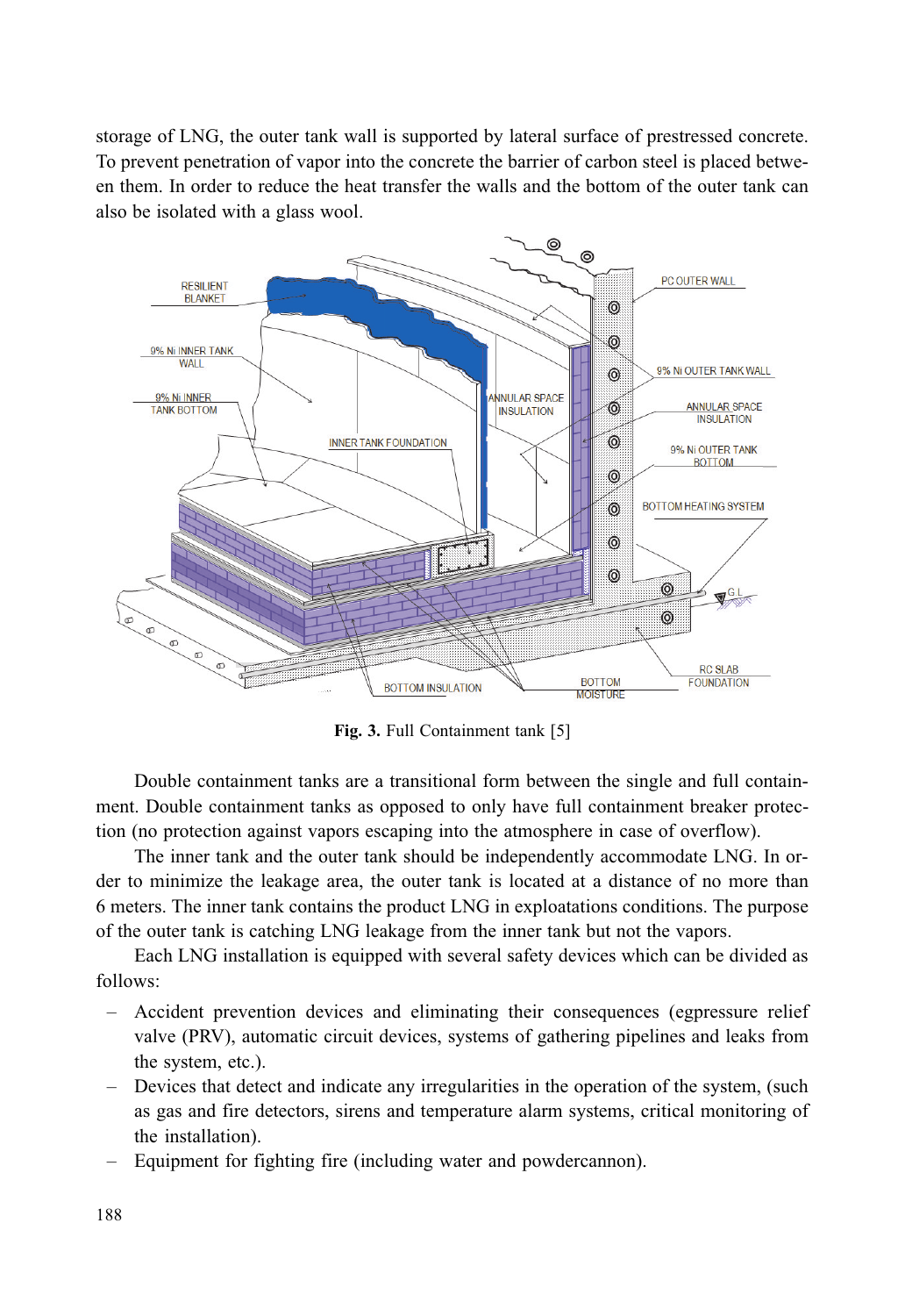

Fig. 4. Basic security LNG tank [5]

The pressure in the tank usually ranges within the limits of 120–400 mbar. Maintain a safe working pressure of the tank is ensured by a system of safety valves installed on the tank. Working pressure is controlled by a dual system of pressure relief valves.

The tanks must be equipped with a system of checks and safeguards to ensure their safe exploatation. Addition to these pressure control devices, the tanks are equipped with temperature control devices at different points in the tank, measuring the density and level of LNG.

The density at various points in the tank is measured in order to prevent delamination of the liquid in the tank. For the same purpose also the temperature is measured at different depths. On the tanks are mounted high liquid level alarm. This is done to prevent stroke liquid when filling the tank. At the outlet of the pressure relief valve is mounted fire extinguisher for PRV tail pipe. Quenching is carried out by injecting carbon dioxide or nitrogen. Sprinklers of the tank is used to cool the tank in the event of fire on the outside.

#### 5. **CONCLUSIONS**

Because of the very low storage temperatures  $(-162^{\circ}C)$ , liquefied natural gas to be treated as a hazardous substance, and the infrastructure for the storage poses the greatest threat in comparison with the rest of the chain of production and distribution of LNG. The potentially most dangerous risks associated with the storage of LNG are: explosions, vapors of LNG, frostbite, stratification of liquefied natural gas in the tank and the rapid evaporation